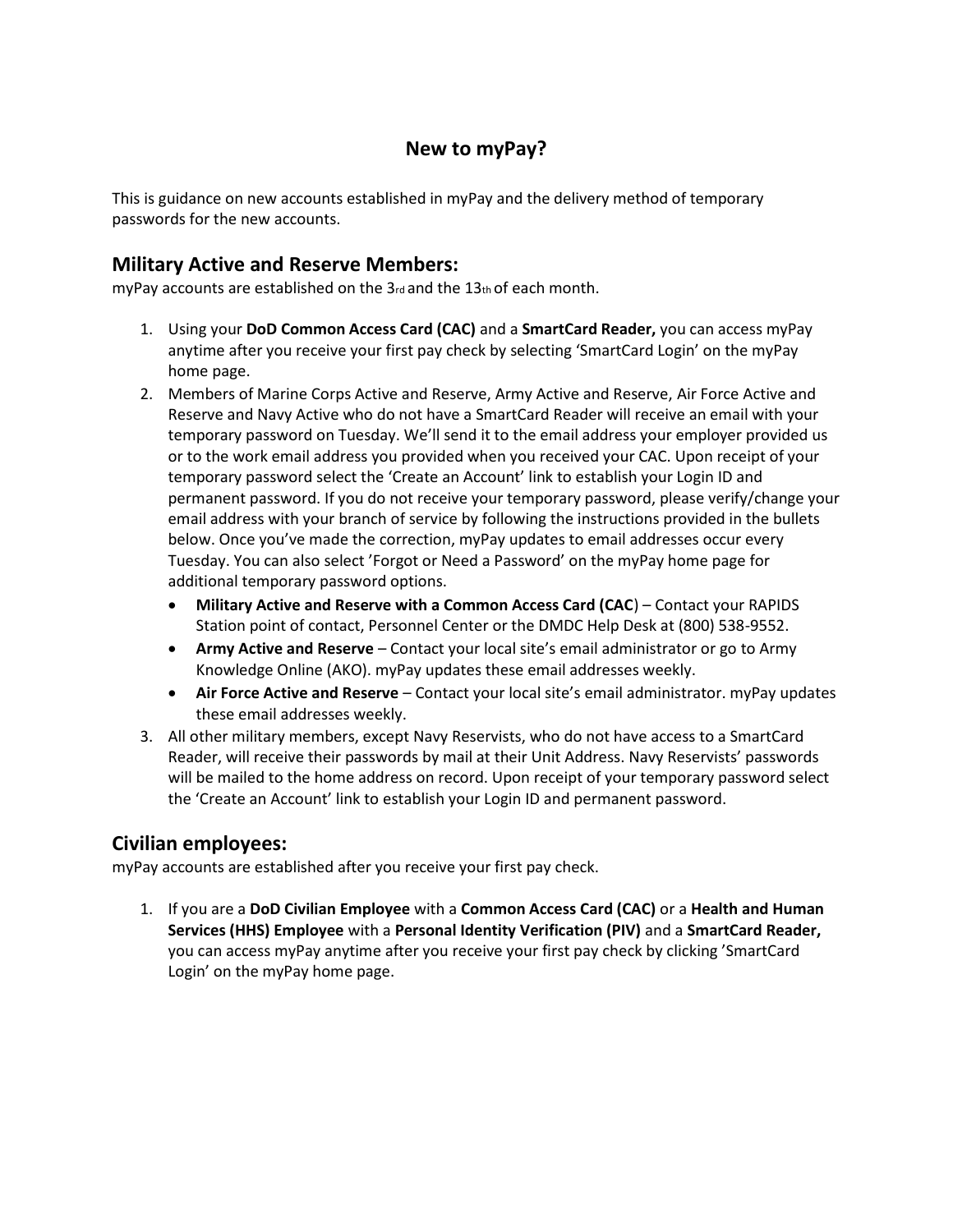- 2. Civilians employed by the Air Force, Army, DFAS, Broadcasting Board of Governors (BBG), Department of Veterans Affairs (VA), and Defense Information Systems Agency (DISA) will receive a temporary password via email on Tuesday. We will send it to the email address your employer provided us or to the work email address you provided when you received your CAC. Upon receipt of your temporary password select the 'Create an Account' link to establish your Login ID and permanent password. If you do not receive your password, please verify/change your email address with your employer by following the instructions in the bullets below. Please note that myPay updates email addresses each Tuesday. You can also select 'Forgot or Need a Password' on the myPay home page for additional temporary password options.
	- **VA employees**  Contact your local Human Resources office, and they will update your email address. myPay updates on Tuesday.
	- **DoD employees with CAC** Contact your RAPIDS Station point of contact, Personnel Center or the DMDC Help Desk at (800) 538-9552. myPay updates daily
	- **DISA employees**  Go to the Corporate Management Information System and click "My Profile." Update your email address, and myPay will receive it by approximately the first of the following month.
	- **Army employees**  Contact your local site's email administrator or go to Army Knowledge Online (AKO) myPay updates on Tuesday.
	- **Air Force employees**  Contact your local site's email administrator**.** myPay updates on Tuesday.
	- **DFAS employees**  Contact your local site's email administrator. myPay updates on Tuesday.
	- **BBG employees**  Contact your local site's email administrator. myPay updates on Tuesday.
- 3. All other employees, including DoD employees that DO NOT have access to a SmartCard Reader, will receive your temporary password by mail at your home of record. If you do not receive your password letter, please verify/change your mailing address with your local customer service representative. Once they have updated it in your pay system, you can request a temporary password by mail by selecting 'Forgot or Need a Password' on the myPay home page. Upon receipt of your temporary password select the 'Create an Account' link to establish your Login ID and permanent password.

### **Retirees**

myPay Retired Pay accounts are established on the 2nd of each month for new retirees. You can continue to access myPay using the Login ID and Password established when you were on Active/Reserve duty.

If you have never established a Login ID / Password, click 'Forgot or Need a Password'. The Password will be sent to your mailing address on record with DFAS Retired and Annuitant Pay. Upon receipt of your temporary password select the 'Create an Account' link to establish your Login ID and permanent password. If they do not have your current address, please contact R&A Pay to update your address before requesting a new temporary Password.

#### **Gray Area Retirees:**

A 'Gray Area' retiree is an individual who has met the 20-year qualifying service requirement for entitlement to receive retired pay, pending attainment of the statutory age.